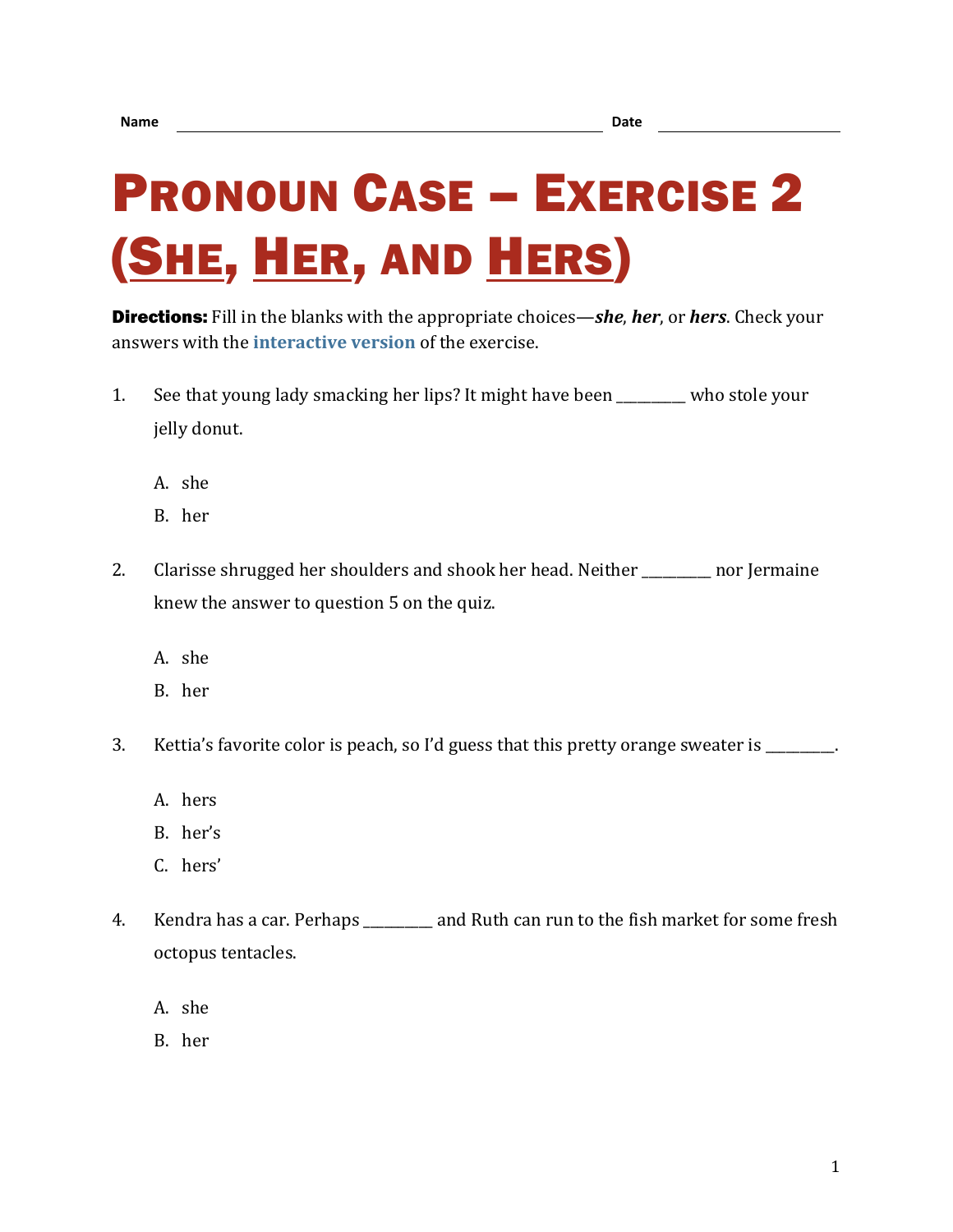- 5. Mom comes from a family of strict disciplinarians, so always say please and thank you around Aunt Nancy and \_\_\_\_\_\_\_\_\_\_ if you don't want your earlobe twisted.
	- A. she
	- B. her
- 6. Don't set the platter of fried chicken in front of Amber and \_\_\_\_\_\_\_\_\_\_! Both of those young women are vegetarians and gag at the sight of meat!
	- A. she
	- B. her
- 7. My dog Oreo loves to rip paper. \_\_\_\_\_\_\_\_\_\_ and the cat have a system; Buster bats the mail to the floor where Oreo shreds it.
	- A. She
	- B. Her
- 8. I didn't spill that coffee on your essay! It was \_\_\_\_\_\_\_, that blonde sipping the cappuccino and flirting with Carlos.
	- A. she
	- B. her
- 9. Theodora has hair that flows down her back, so maybe that 12-inch strand stuck in your tuna fish is \_\_\_\_\_\_\_\_\_\_.
	- A. hers
	- B. her's
	- C. hers'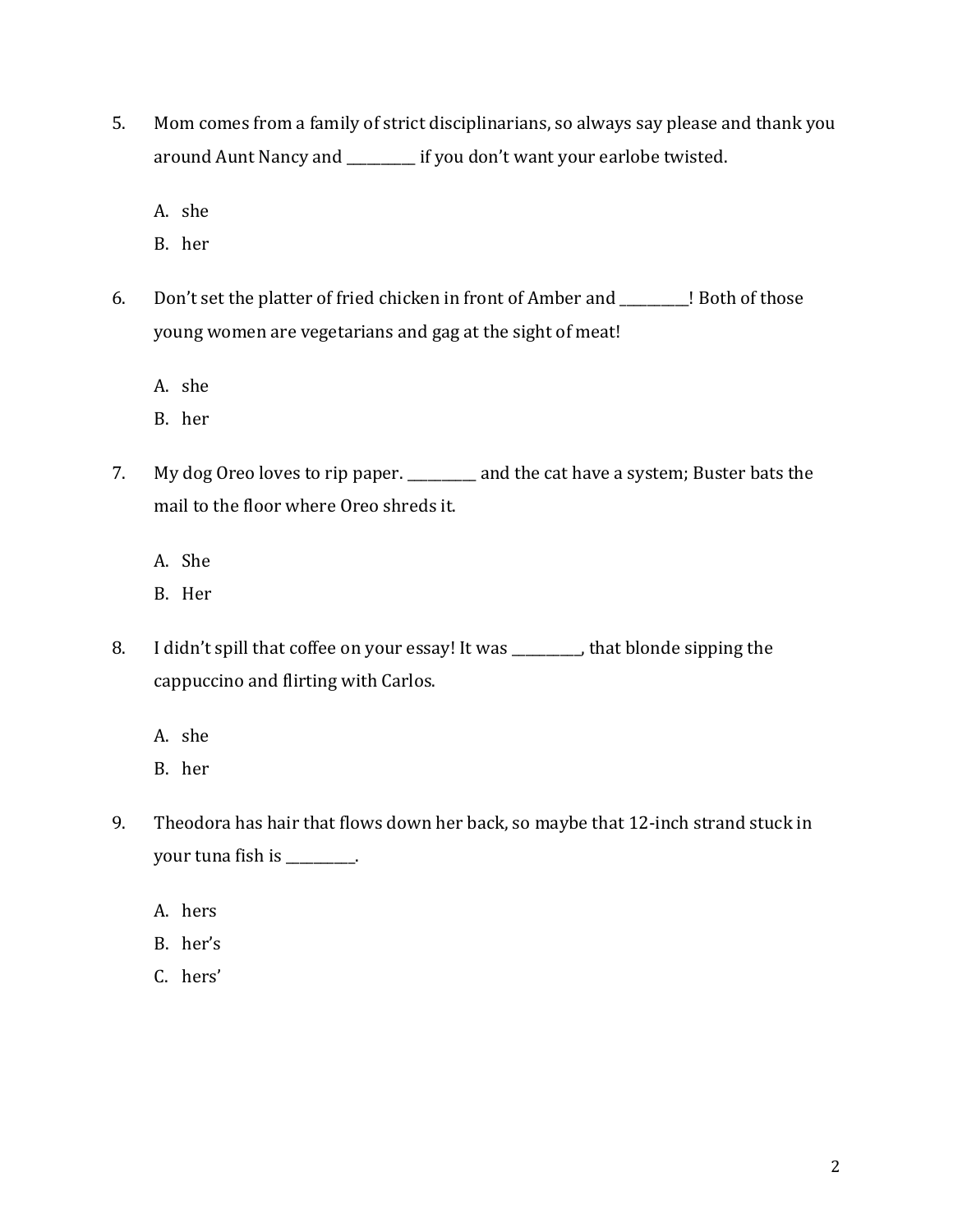- 10. Sharon is addicted to romance novels. \_\_\_\_\_\_\_\_\_\_ trade the cheap paperbacks as fast as they can consume them.
	- A. She and Brianna
	- B. Brianna and her
- 11. Give Lisa your homework to check. It is \_\_\_\_\_\_\_\_\_\_ who knows all of the complicated rules that govern pronoun case.
	- A. she
	- B. her
- 12. Only one swimmer is left in the pool, so these size 14 shoes must be \_\_\_\_\_\_\_.
	- A. hers
	- B. her's
	- C. hers'
- 13. Please pass these four quarters to Yolanda and \_\_\_\_\_\_\_\_\_\_. Last week they lent me a dollar, and I want to pay them back.
	- A. she
	- B. her
- 14. Tonya sighed in irritation. Either \_\_\_\_\_\_\_\_\_\_ or Marie would have to cover Tom's hours if he didn't show up to work soon.
	- A. she
	- B. her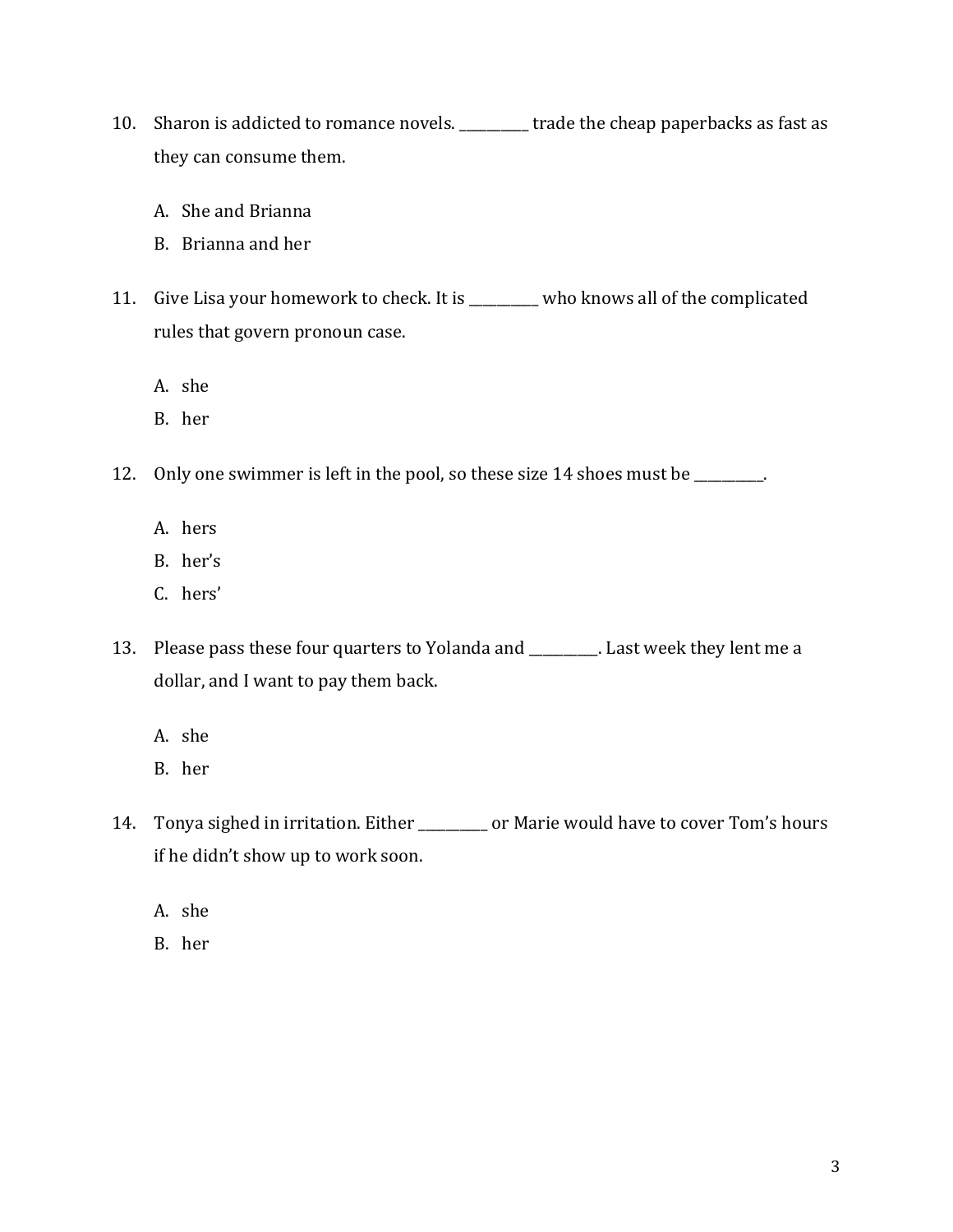- 15. Mildred turned her back as soon as the door opened. We believe that \_\_\_\_\_\_\_\_\_\_ will never mend their friendship.
	- A. she and Leanne
	- B. Leanne and her
- 16. Keisha is a real slob, so I'll bet the crusty pot in the sink is \_\_\_\_\_\_\_\_\_\_.
	- A. hers
	- B. her's
	- C. hers'
- 17. The stranger wore a heavy fleece hoody. Carl squeezed in between \_\_\_\_\_\_\_\_\_\_ and Salina, who had a cushy down jacket, because his thin cotton shirt offered no protection from the fall's first cold snap.
	- A. she
	- B. her
- 18. Mrs. Redmond is a stickler about grammar. Wesley will have to watch what he says around Grandma and \_\_\_\_\_\_\_\_\_\_ if he doesn't want a 30-minute pronoun lesson in the living room.
	- A. she
	- B. her
- 19. Mrs. Watson has adopted several stray cats, so maybe that orange tomcat is \_\_\_\_\_\_\_\_\_\_.
	- A. hers
	- B. her's
	- C. hers'